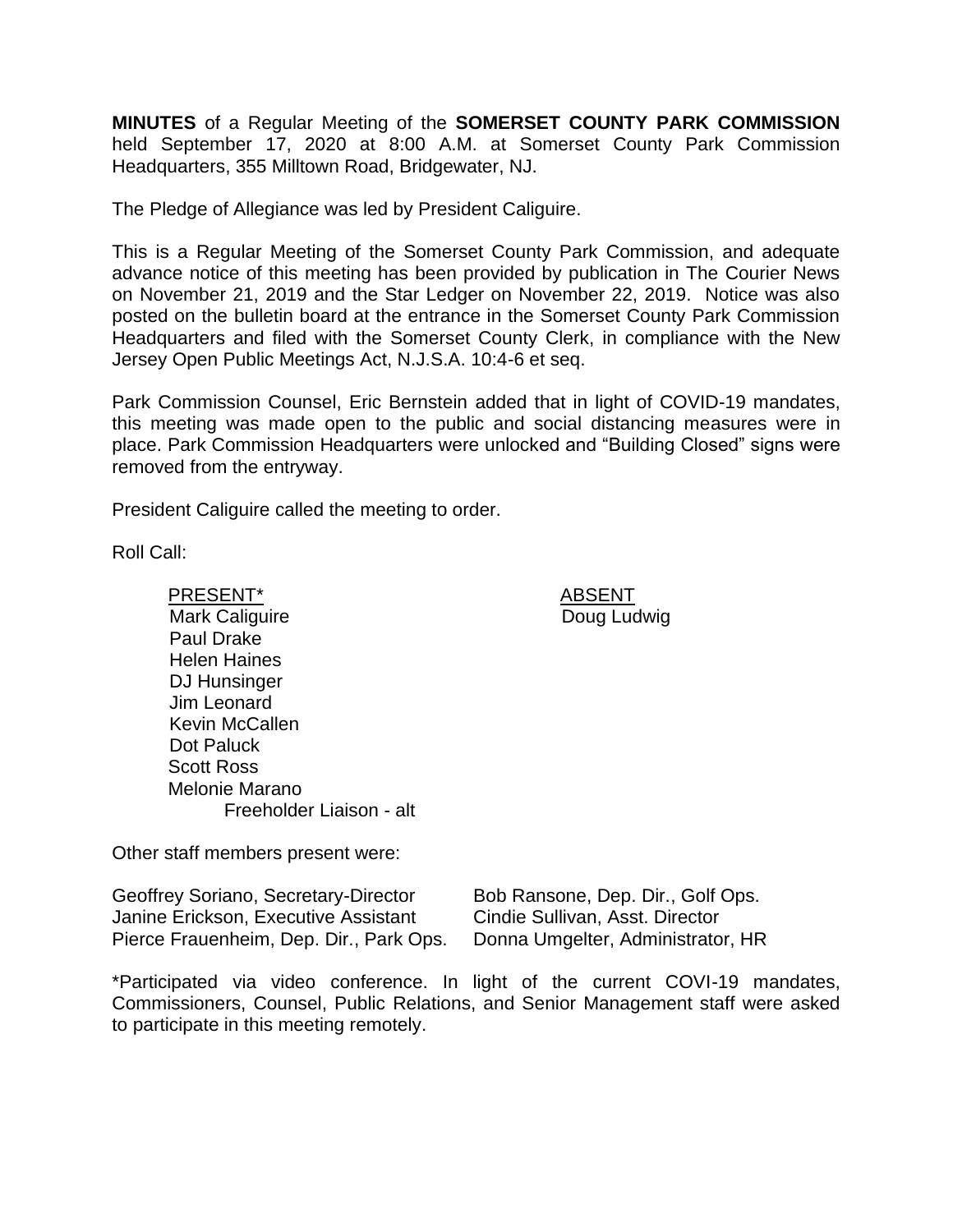Also in attendance via video conference: Adam Bloom, Park Commission Engineer; Tom Boccino, Principal Planner Land Acquisition; Eric Bernstein, Legal Counsel and Rich Reitman, Public Relations.

Members from the public in attendance: Terry Heide, Gillette, NJ Robin Gehringer, Basking Ridge, NJ Claudia Mott, Millington, NJ

Bonnie Deo, Warren, NJ Sanner Metamey Whitmore, Meyersville, NJ

## **PRESENTATION OF SERVICE AWARDS**

Rebecca VanDeursen earned a service award for 5 years of service. Formal presentation of service awards has been postponed at this time.

## **OPEN MEETING FOR PUBLIC COMMENT**

Members from the public spoke in support of keeping Lord Stirling Stable open in 2021 and under Park Commission management.

## **APPROVAL OF THE MINUTES**

President Caliguire called for the approval of the minutes of the regular meeting held on August 20, 2020. Moved by Commissioner Hunsinger; seconded by Commissioner Haines. YEAS: Commissioners Drake, Haines, Hunsinger, Leonard, McCallen, Paluck, Ross, and President Caliguire. NAYES: None. ABSENT: Commissioner Ludwig.

## **APPROVAL OF BILLS FOR PAYMENT**

The following resolutions were moved by Commissioner Hunsinger; seconded by Commissioner Leonard. YEAS: Commissioners Drake, Haines, Hunsinger, Leonard, McCallen, Paluck, Ross, and President Caliguire. NAYES: None. ABSENT: Commissioner Ludwig.

### **Resolution R20-178 – Payment of Claims**

Resolution authorizes payment of claims in the amount of \$1,399,309.39 comprised of Claims in the amount of \$855,697.94, Other Expenses in the amount of \$95,435.44, and Salaries and Wages in the amount of \$448,176.01 for the period of August 19, 2020 through September 16, 2020.

### **Resolution R20-179 – Refund of Recreation Fees**

Resolution refunds recreation fees.

### **Resolution R20-180 – Payment of Confirming Orders**

Resolution authorizes the payment of confirming orders totaling \$16,950.56.

## **Resolution R20-181 – Authorizing Additional Funding for Previously Awarded Contracts (Leisure Services)**

Resolution authorizes additional funds for previously awarded contracts.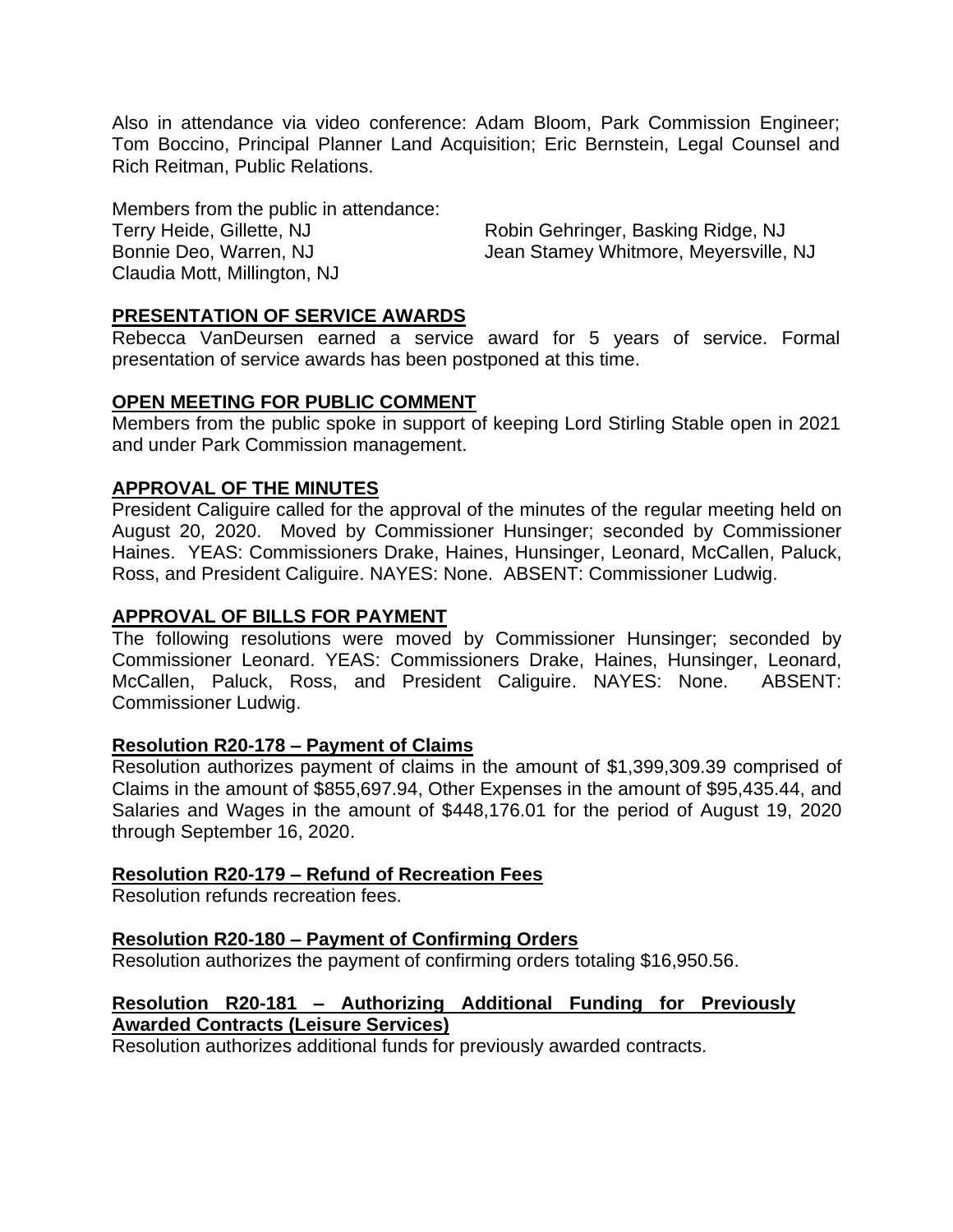# **Resolution R20-182 – Authorizing Additional Funding for Previously Awarded Contracts (Golf)**

Resolution authorizes additional funds for previously awarded contracts.

# **Resolution R20-183 – Authorizing Additional Funding for Previously Awarded Contracts (Administration)**

Resolution authorizes additional funds for previously awarded contracts.

# **Resolution R20-184 – Authorizing Additional Funding for Previously Awarded Contracts (Park Operations)**

Resolution authorizes additional funds for previously awarded contracts.

# **Resolution R20-185 – Authorizing Additional Funding for Previously Awarded Contracts (Pending)**

Resolution authorizes additional funds for previously awarded contracts.

# **Resolution R20-186 – Amending and Cancelling Certification of Funds for Previously Awarded Contracts**

Resolution cancels and amends certification of funds for previously awarded contracts.

# **DIRECTOR'S REPORT**

Director Soriano submitted a report for the month of August 2020.

# **COMMISSION CORRESPONDENCE**

- 1. Various correspondence received regarding Washington Valley Park.
- 2. Various correspondence received regarding Lord Stirling Stable.

# **CONSENT AGENDA**

# **RESOLUTIONS**

The following resolutions were moved by Commissioner Leonard; seconded by Commissioner Hunsinger. YEAS: Commissioners Drake, Haines, Hunsinger, Leonard, McCallen, Paluck, Ross, and President Caliguire. NAYES: None. ABSENT: Commissioner Ludwig.

## **Resolution R20-187 – Creating the Position of Purchasing Agent and Designating Melissa Kosensky as Qualified Purchasing Agent**

Resolution designates Melissa Kosensky as Qualified Purchasing Agent for the Park Commission.

**Resolution R20-188 – Authorizing an Increase of the Bid Threshold to \$44,000.00**

Resolution authorizes an increase of the bid threshold from \$40,000.00 to \$44,000.00.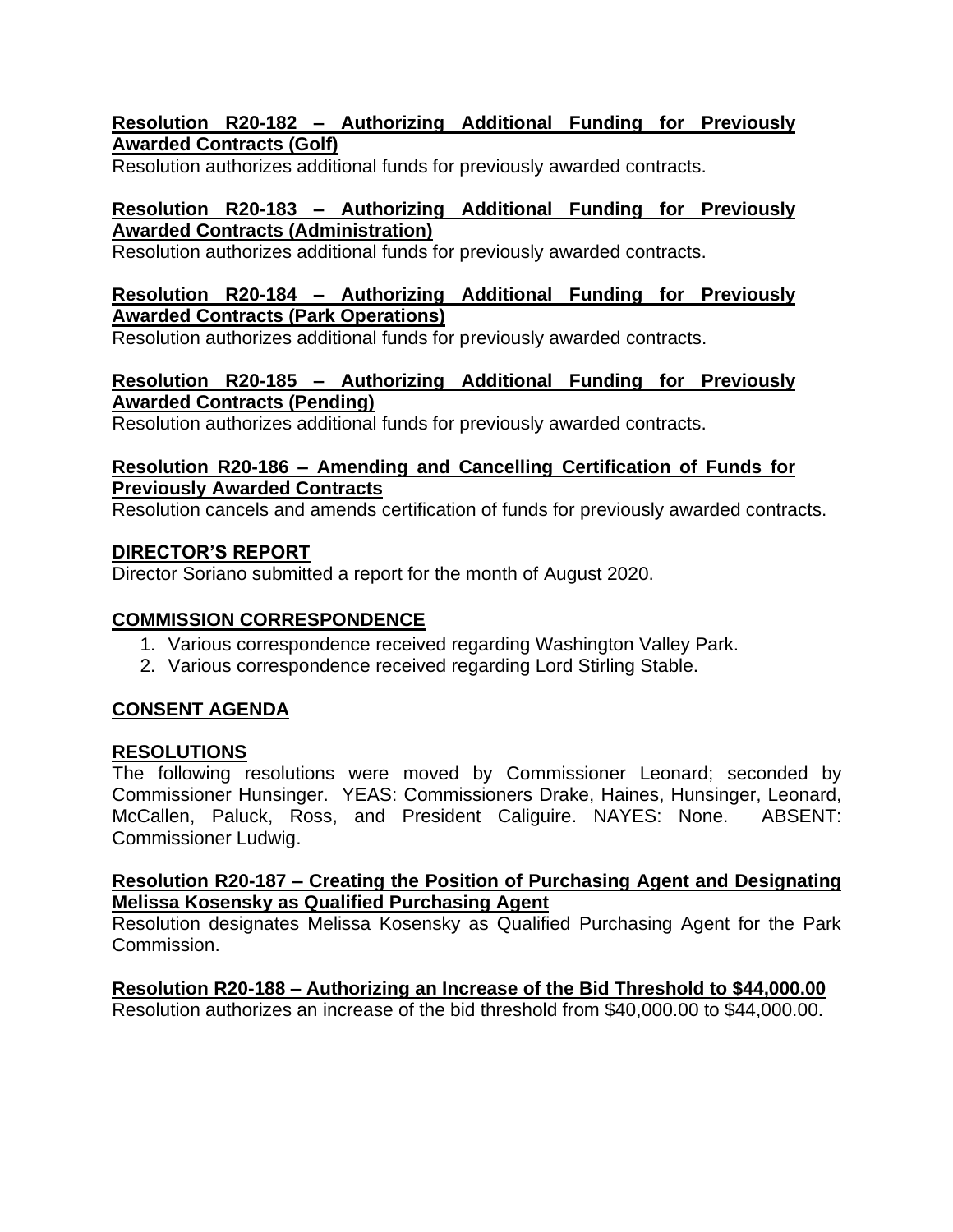## **Resolution R20-189 – Approving a Memorandum of Understanding between the Somerset County Park Commission and Jersey Off Road Bicycling Association**

Resolution approves a Memorandum of Understanding with Jersey Off Road Bicycling Association (JORBA) at Washington Valley Park.

Director Soriano explained that JORBA is a Statewide biking group that has helped to maintain our trails and that this MOU is a formalization of an existing relationship.

## **Resolution R20-190 – Authorizing the Implementation of the Washington Valley Par Park Watch Program**

Resolution authorizes the implementation of a Park Watch Program at Washington Valley Park.

Director Soriano stated that the Park Watch Program developed from the desire of committed and dedicated patrons of Washington Valley Park to assist the Park Commission and local law enforcement with remediating undesirable behavior exhibited by park patrons.

## **Resolution R20-191 – Authorizing Sale of Surplus**

Resolution authorizes sale of surplus inventory.

### **Resolution R20-192 – Authorizing use of County Contract for the Purchase of a Drug and Alcohol Testing Program**

Resolution authorizes purchases from DSI Medical Services with expenses not to exceed \$500.00.

## **Resolution R20-193 – Awarding the One Year Extension of a One-Year Contract with Possible One (1) One-Year Extension for Armored Car Service**

Resolution awards the one (1) one-year extension for armored car service to Eastern Armored Services with total annual costs not to exceed \$29,994.00 for the period of October 1, 2020 through September 30, 2021.

## **Resolution R20-194 – Authorizing the use of County Contract for Various Professional Engineering and Related Services**

Resolution authorizes services from Carlin Appraisal Services for the appraisal of five properties with cost not to exceed \$2,750.00.

# **Resolution R20-195 – Awarding Contract for the Purchase of Two (2) Lastec Pull Behind Mowers (Model XR700) or Equivalent with Option D: High Lift Blade**

Resolution authorizes purchase from Finch Services, Inc. with cost not to exceed \$45,280.00.

## **Resolution R20-196 – Authorizing use of County Contract for Purchase of Towing Services**

Resolution authorizes services from Mike's Towing and Recovery with costs not to exceed \$500.00.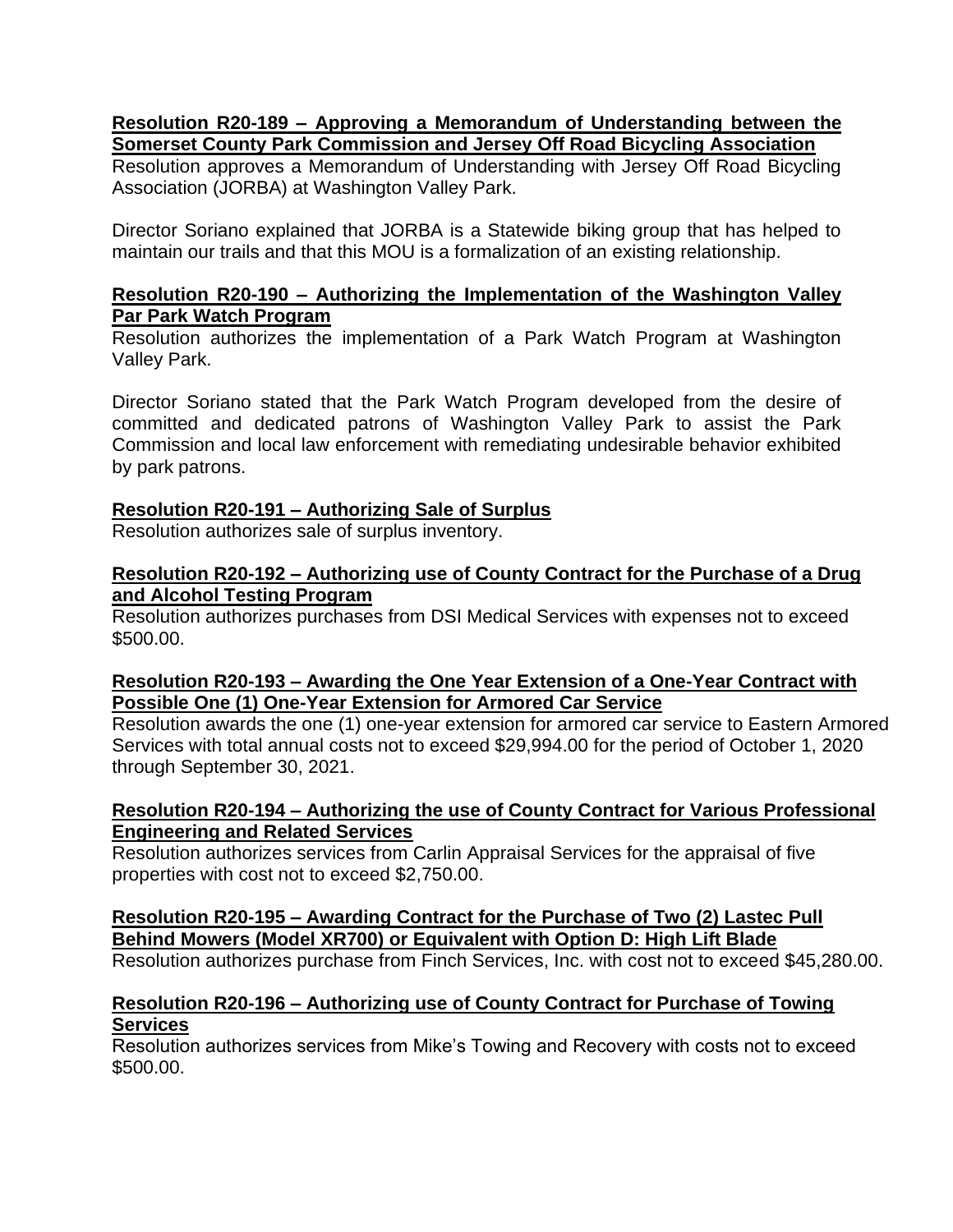## **Resolution R20-197 – Awarding the Second Year of a Two-Year Contract for Septic Pumping, Removal & Disposal Services**

Resolution awards contract to Kleiza Enterprises.

## **Resolution R20-198 – Authorizing the use of County Contract for the Purchase of Janitorial/Cleaning Services**

Resolution authorizes services from ACB Services.

## **Resolution R20-199 – Authorizing the use of State Contract to Enter into the First Year of a Three-Year Contract for the Purchase of Microsoft Office 365 Subscription Licenses and Office 365 Migration with PST Ingestion for Employee Work Stations for the Park Commission Network**

Resolution authorizes purchase from SHI International Corp.

## **COMMITTEE REPORTS**

## **CFO's Report**

Commissioner Ross, Chair of the Committee, submitted a report for the month of August 2020.

Director Soriano stated that with three months remaining in 2020, the Park Commission needs to generate approximately \$2.1million revenue to balance the budget. Park Commission Treasurer, Nick Trasente, anticipates that revenue generated for the next three months will meet this target.

### **HUMAN RESOURCES**

Commissioner Leonard, Chair of the Committee, submitted a report for the month of August 2020.

Donna Umgelter, Administrator, Human Resources, stated that the Park Commission received \$1,000.00 as First Place recipient of the JIF Safety Award.

### **LEISURE SERVICES**

Commissioner Hunsinger, Chair of the Committee, submitted a report for the month of August 2020.

### **GOLF MANAGEMENT**

Commissioner Paluck, Chair of the Committee, submitted a report for the month of August 2020.

Bob Ransone, Deputy Director, Golf Management reported that there was an unprecedented average 1,000 rounds of golf played per day for the month of August and to date for the month of September.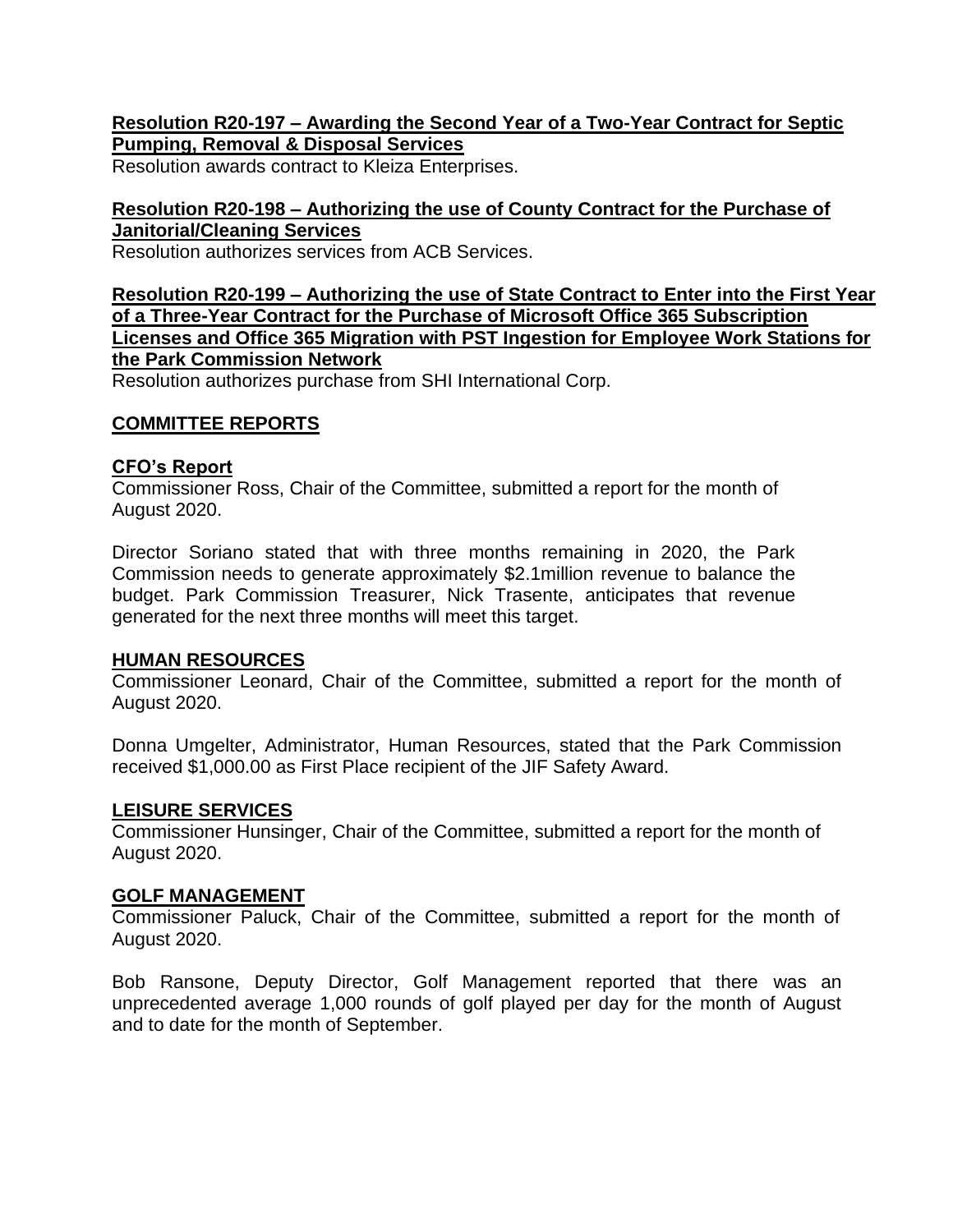# **INFORMATION MANAGEMENT**

Commissioner McCallen, Chair of the Committee, submitted a report for the month of August 2020.

Cindie Sullivan, Assistant Director, stated that the IM department will be moving forward with the transition to Microsoft Office 365 via the approval of resolution R20-199. It is anticipated that the process will commence in October and take approximately one month to complete.

## **VISITOR SERVICES**

Commissioner Ross, Chair of the Committee, submitted a report for the month of August 2020.

### **PROPERTY MANAGEMENT**

There was no report for August 2020.

### **PLANNING AND LAND ACQUISITION**

Commissioner Haines, Chair of the Committee, submitted a report for August 2020.

### **CAPITAL FACILIITES – CONSTRUCTION and ENGINEERING**

Commissioner McCallen, Chair of the Committee, submitted a report for August 2020.

### **PARK MAINTENANCE & HORTICULTURE**

Commissioner Hunsinger, Chair of the Committee, submitted a report for August 2020.

Pierce Frauenheim, Deputy Director, Park Operations, reported that the Rudolf van der Goot Rose Garden at Colonial Park received the Jersey Best Award as one of the six Best Gardens in the state. Bathrooms will be opened at Duke Island Park and Colonial Park. Pierce thanked the Freeholders for the use of Capital for rolling stock purchases.

### **AUDIT COMMITTEE**

The 2019 Audit has not yet been received.

### **FREEHOLDERS REPORT**

Freeholder Marano did not have anything to report.

### **OLD BUSINESS**

Director Soriano will be convening a meeting with the Leisure Services Committee to review three previously received project requests.

### **NEW BUSINESS**

Director Soriano stated that he received prior communication from Gregg Wilke, owner of APEX Sports Complex in Hillsborough that Mr. Wilke received a Cease and Desist Order for the name of his facility. As such, Mr. Wilke was looking to change the name of his facility, which neighbors Mountain View Park, to Mountain View Sports Complex.